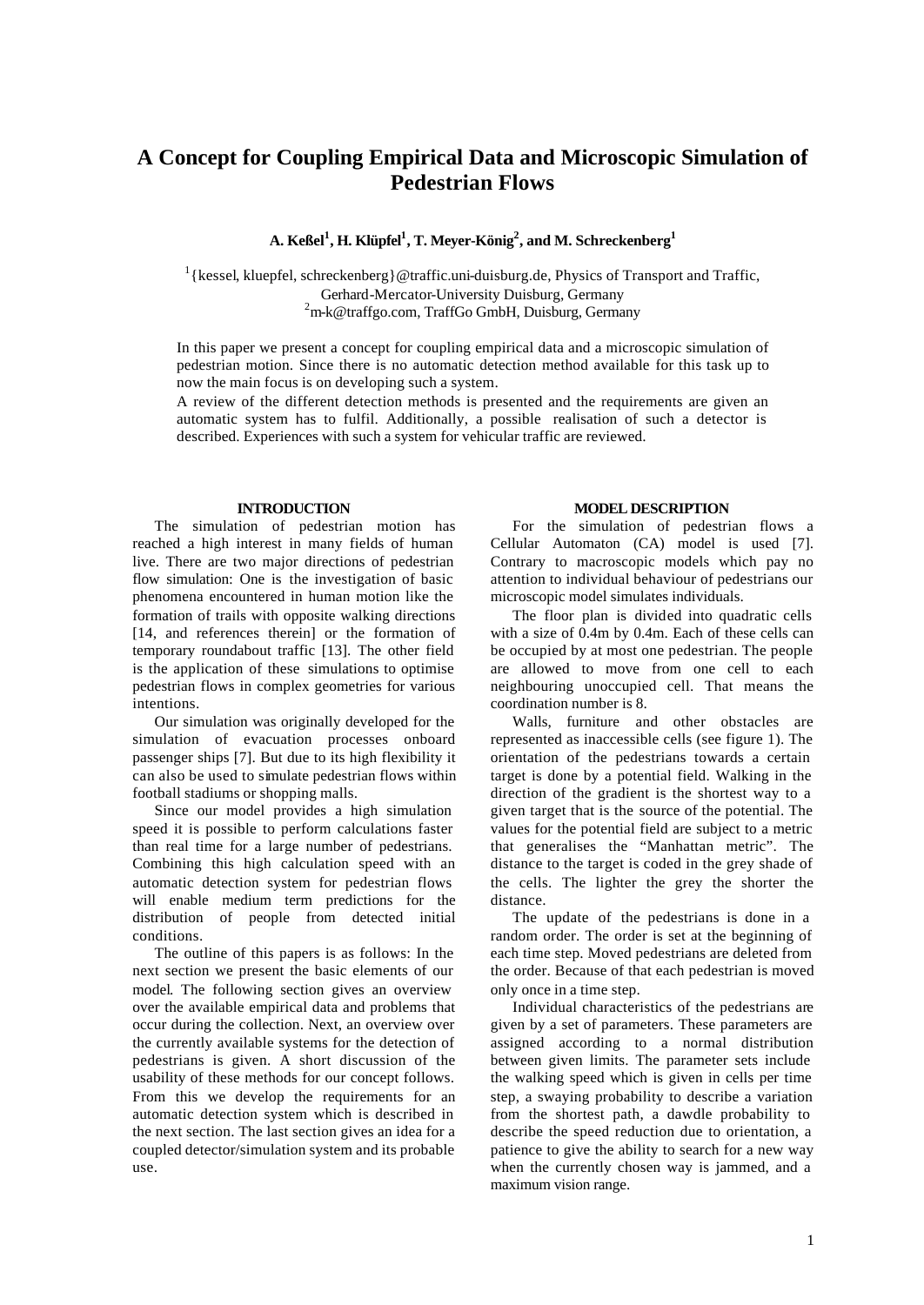To reach higher walking speeds than one cell per time step (e.g., 0.4m/s) each time step is divided into sub time steps (see figure 2). In each sub time step a pedestrian can move from one cell to a neighbouring cell. By filling in as much sub time steps as the required maximum velocity is we can simulate higher walking speeds. In this context, lengths are measured in cells and speeds in cells per time step.



*Figure 1: Discretisation of the floor plan. Inaccessible areas are marked as black cells. Accessible cells are white. The grey cells represent the potential field which leads to the exit.*

The interactions between the individuals are repulsive. If a cell is occupied by a pedestrian no other pedestrian can use this cell in the particular time step. In this way accidents are prevented.

The outcome of the simulation is the total evacuation time. This is the time until the last person has left the facility. Since decisions of pedestrians are made by drawing random numbers a single simulation run can produce an arbitrary result. So we repeat each simulation a couple of times with different random numbers to make a statistical statement about the evacuation time (Monte Carlo simulation). Additionally, for each person the starting point and the exit coordinates

are recorded together with some statistical information (e.g. which speed for how many time steps). In the upcoming version a density and occupancy plot will be available. These plots provide information on which cells are most frequently used during the evacuation.



*Figure 2: Algorithm of the microscopic simulation. The update sequence of the persons is random. The number of sub time steps equals the maximum walking speed.*

# **EMPIRICAL DATA**

For our simulation we use a small set of parameters. Nevertheless it is highly recommended to adjust these parameters for our simulation as well as for other simulations dealing with pedestrian motion. This is done either by extracting them from the literature [3], from observations, or by trial and error [10].

In the end there is always the need for observations since the outcome of the simulation is an evacuation time which has to be compared with full scale tests (unless the results are trustworthy).

To compare the simulation with full scale tests we have observed some evacuation drills in schools and on ships and we have undertaken some own experiments.

These observed drills, especially in the schools, showed some critical points of the simulation we did not pay much attention to before. For example, while the real exercise in a primary school [6] was done in about 85 seconds the simulation predicted about 160 seconds. This gap occurred because we did not consider the special circumstances that our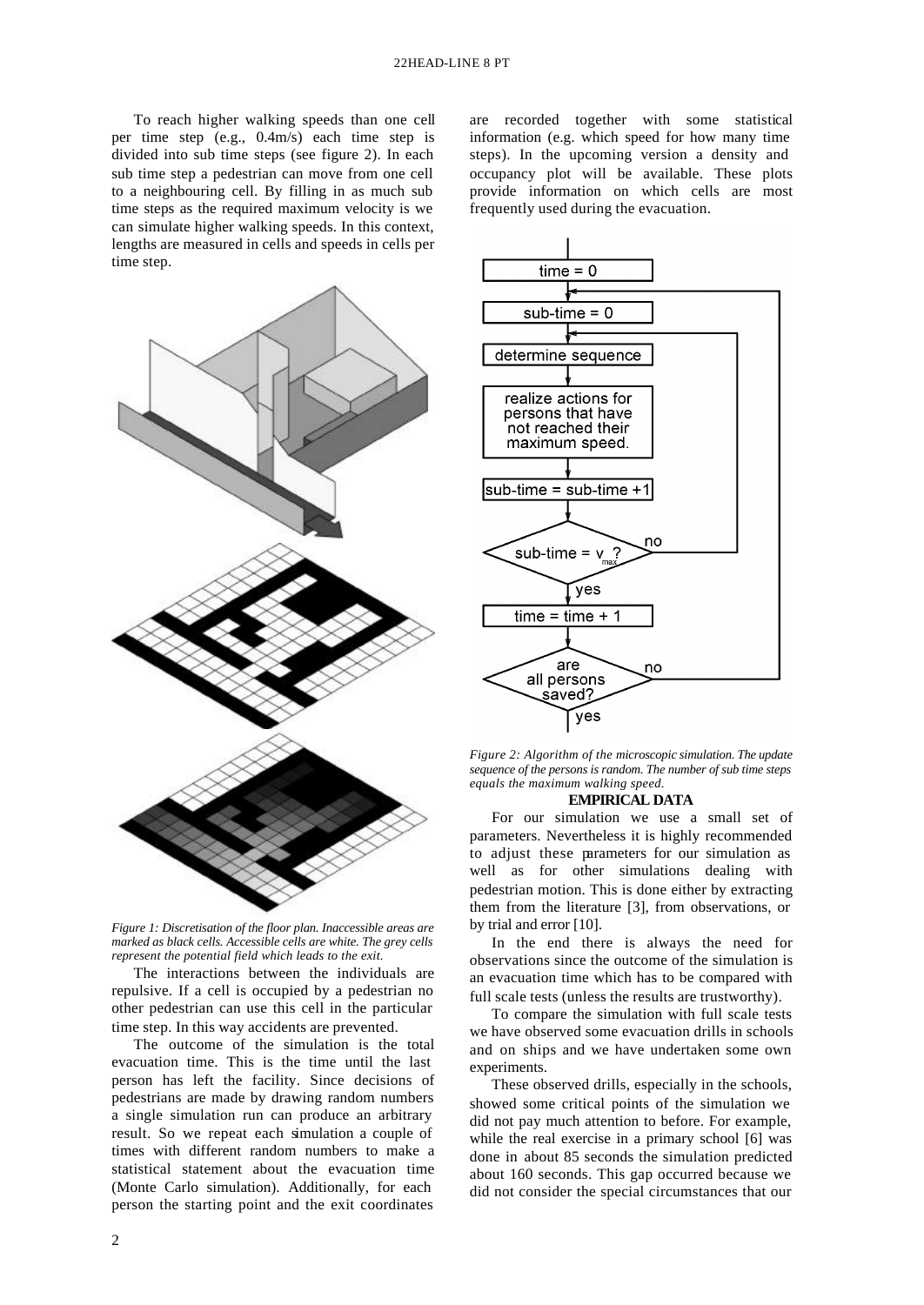observation produced: The exercise was done in a primary school with pupils of the age of 6 to 10 years (first to fourth grade). Our observation equipment (cameras, staff) produced a high grade of nervousness so that the pupils tried to make their job very good what means that they moved very fast. In the first simulation runs we did not consider this fact and worked with pupils which were too slow. By fitting the walking speeds to recorded values the simulated time dropped down to about 100 s.

By comparing the simulation to another evacuation exercise in a secondary school a second necessary point occurred. It showed up that neglecting furniture in the class rooms leads to a difference in evacuation time. Our first idea was that the class rooms basically serve as a reservoir for the pupils and when the alarm is given they just move out. It occurred that the furniture (tables) in the class rooms lead to a guidance of the pupils within the class room. This resulted in a better outflow through the door and not to the jam which appeared without tables. This increased the outflow and led to a simulated evacuation time which better fit to the measured time.

Phenomena like the influence of furniture are qualitative. They can be analysed by simply watching the recorded video films. But if we want to extract data like walking speeds from such drills we have to examine the films frame by frame. This is a very time consuming work.

From this fact the idea arose to use an automatic detection system. Looking at what is currently available for human detection we found nothing sufficient and we formulated some essential requirements. From these requirements we derived an idea for such a detector.

If such a detector would be available there is a wide field of applications for the detector itself as well as for a coupled detector/simulation system.

## **CURRENT DETECTION METHODS**

In this section we give an overview of the detection methods which are currently available for human beings. Most of these detectors can only detect the presence of people but no individual data like walking speed and direction.

Detectors can be differentiated by several criteria. One differentiation can be done by the categories *active* or *passive* detectors. This differentiation is based on the measurement principles the detectors use. Active detectors are working on a sender/receiver basis. A sender emits some kind of radiation (in most cases electromagnetic radiation). Either the reflected signal is detected or it is detected that the signal is blocked by an obstacle (e.g., for light barriers). By measuring the travel time of the radiation the distance to the target can be computed. Microwave detectors, active infrared detectors, ultrasonic detectors, and laser scanners belong to this category.

Passive detectors do not emit any radiation but detect the environmental radiation field and react on changes therein. Typical passive detectors are passive infrared detectors and video cameras.

A second approach for the differentiation of sensors is the type of application they were developed for. In this case the detectors can be divided in the categories *static* and *dynamic* sensors. Dynamic sensors are only able to detected moving objects while static sensors can only detect fixed objects.

In the following a short description of the different sensors is given. For a more detailed view on the different detectors, see [2].

## *Active Infrared Sensors*

Active infrared sensors emit infrared light with a wavelength close to the visible spectrum and detect the reflected part or the transmitted one. They are capable of detecting non moving objects. A special case of these sensors is the infrared light barrier. The light barrier is triggered when a beam of infrared light is interrupted. The need for an interrupted light beam enforces a special mounting position for light barriers which is not always possible.

## *Passive Infrared Sensors*

Passive infrared sensors are frequently used as motion detector for automatic illumination, alarm plants, or automatic doors. They consist of a pyroelectric element which produces an electric current when infrared radiation acts on the element.

They react on rapid changes in the environmental infrared radiation field. Because of that they are only able to detect moving objects. The detected wave length is above 10 μm.

#### *Microwave Detectors*

By emitting and receiving electromagnetic waves with a wavelength of 1 to 10 cm microwave detectors belong to the group of active detectors. Sending and receiving is done with a single antenna. By measuring the travel time of the wave the distance to a target can be computed and by using the Doppler-Effect the velocity of a target can be measured.

A measure beam is emitted by the antenna and the mixed signal of all reflections is received. Because of that only the strongest signal is analysed.

By using the Doppler-Effect, microwave detectors are capable of detecting the velocity and moving direction of a target. This enables microwave detectors to measure only pedestrians who are walking in a certain direction. But it also produces problems when a detected person who fits detection criteria is superimposed by a signal of a person who does not match the criteria. Then there will be no person detected.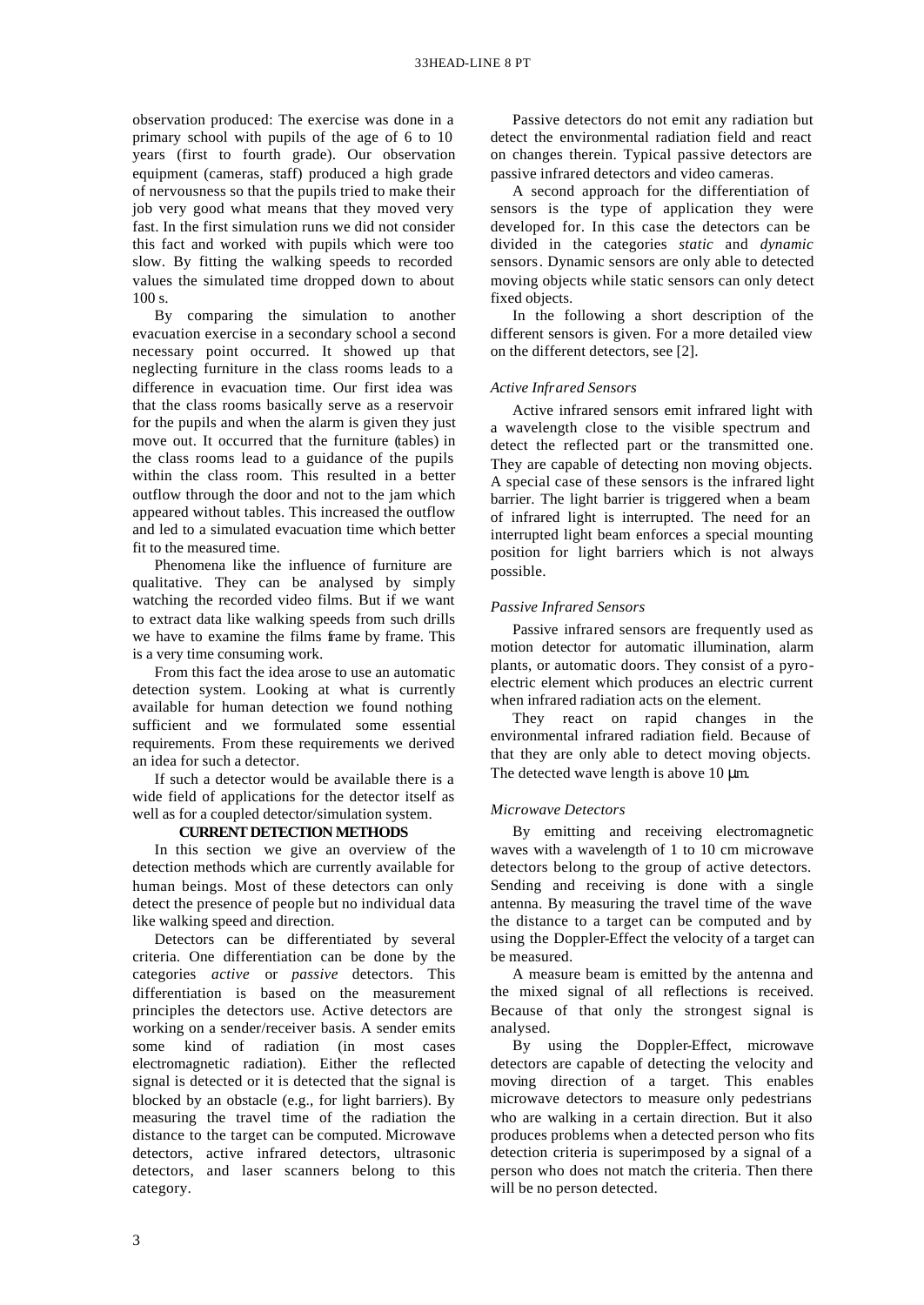#### *Ultrasonic Sensors*

Some animals orientate by using ultrasonic (e.g., bats). The detection is done by emission of silent sonic impulses and receiving of echo.

While this technique is sufficient for animals it is not reliable for person detection. The strength of the reflected ultrasonic impulses depends on the clothing of the persons. A weak reflection leads to non-detection of persons. Additionally, for a strong reflection the impulse has to impinge vertically as the reflection has to.

An advantage of ultrasonic detectors is the ability to detect unmoving objects for infinite time periods.

#### *Mat Detectors*

Some materials change their behaviour under pressure. This effect is used in mat detectors. Mat detectors are placed instead of sidewalk slabs or beneath them.

There are two different systems of pressure sensitive mats available. One system consists of a piezo-electric coaxial cable which is embedded in rubber mats. When the cable is exposed to pressure like from a person standing on the mat an electric voltage is produced.

The other system measures and analyses the change in the optical properties of glass fibres.

In this configuration mat detectors are only useable to detect the presence of persons. To count persons the mats have to be divided in smaller elements and then arrays of these elements have to be installed.

# *Laser Scanners, Radar Scanners*

The measuring principle of scanners is the computing of travel time of various electromagnetic radiation. Either infrared light (for Laser scanners) or microwaves (for Radar scanners) is used. The narrow bundled radiation is emitted by a moving emitter and reflected by the target. By computing the travel time or the phasing, the distance to the target can be detected.

Originally, scanners had been developed for the differentiation and counting of different road users. They are also used for the detection of persons in secured areas. Since the scanners are mounted overhead a use for the collection of pedestrian data is in principle possible but has not yet been tested.

#### *Video Analysis*

Currently, video analysis is used for data collection of cars. The video images are analysed by a grey scale analysis in pre-defined windows. For cars this technique works sufficiently good but does not satisfy the needs for pedestrians. The main problem is the definition of windows which fit to pedestrians anywhere in the plane.

A new system from the University of Minnesota [1] is able to track pedestrians in real time. This

system works for single pedestrians with a frame rate of 30 frames per second but the frame rate drops down with an increasing number of pedestrians. The number given is 25 frames per second for 6 pedestrians. This drop down depends on the available computer power. Since the computational possibilities increase very fast it will be only a question of time since a larger number of pedestrians can be tracked in real time.

Thinking of a long term observation using video analysis the question of data security has to be addressed. Taking videos of persons is often not allowed unless they do not give their explicit permission.

## **DISCUSSION OF THE DETECTORS**

Since most of the above mentioned systems have been developed for the detection of pedestrians waiting at crossings they are not able to extract any motion data of the pedestrians. Furthermore, some of the systems are not able to detect how many pedestrians are there. For example, infrared detectors give a signal independent of the total number of pedestrians. If there is at least one pedestrian they trigger the crossing light.

This limitation is not hindering if the detectors are used for presence detection at crossings. But it makes them unusable for collecting data like walking speed and direction.

Another disadvantage is the "loss" of pedestrians due to occlusion. This is the main problem of the optical systems like video analysis or radar scanners since they are usually not mounted overhead. But it is essential that pedestrians do not simply disappear or suddenly appear for the collection of data.

The great advantage of a video analysing system is variable size of the observed area. By simply changing the zoom of the camera a higher resolution can be reached.

# **IDEA FOR A NEW DETECTION METHOD**

From the above mentioned points we can derive requirements for a detection system which can be coupled to our or any other microscopic simulation. The main requirement is the robustness against occlusion. The system must be able to detect the presence, walking speed, and walking direction independently from the level of occlusion to give a full set of data to the simulation. Since this can only be reached by mounting cameras or scanners overhead (what is not always possible) this is the main problem.

Another possibility to prevent occlusion is the detection from beneath. This idea is based on the inductive loops which are used for traffic detection [8]. Inductive loops are common in collecting data from moving cars. The metal parts of the cars trigger an inductive loop and this signal is analysed by a computer.

Since humans are (at least in the beginning) not metallic the use of inductive loops is impossible. The idea for the detection system is the use of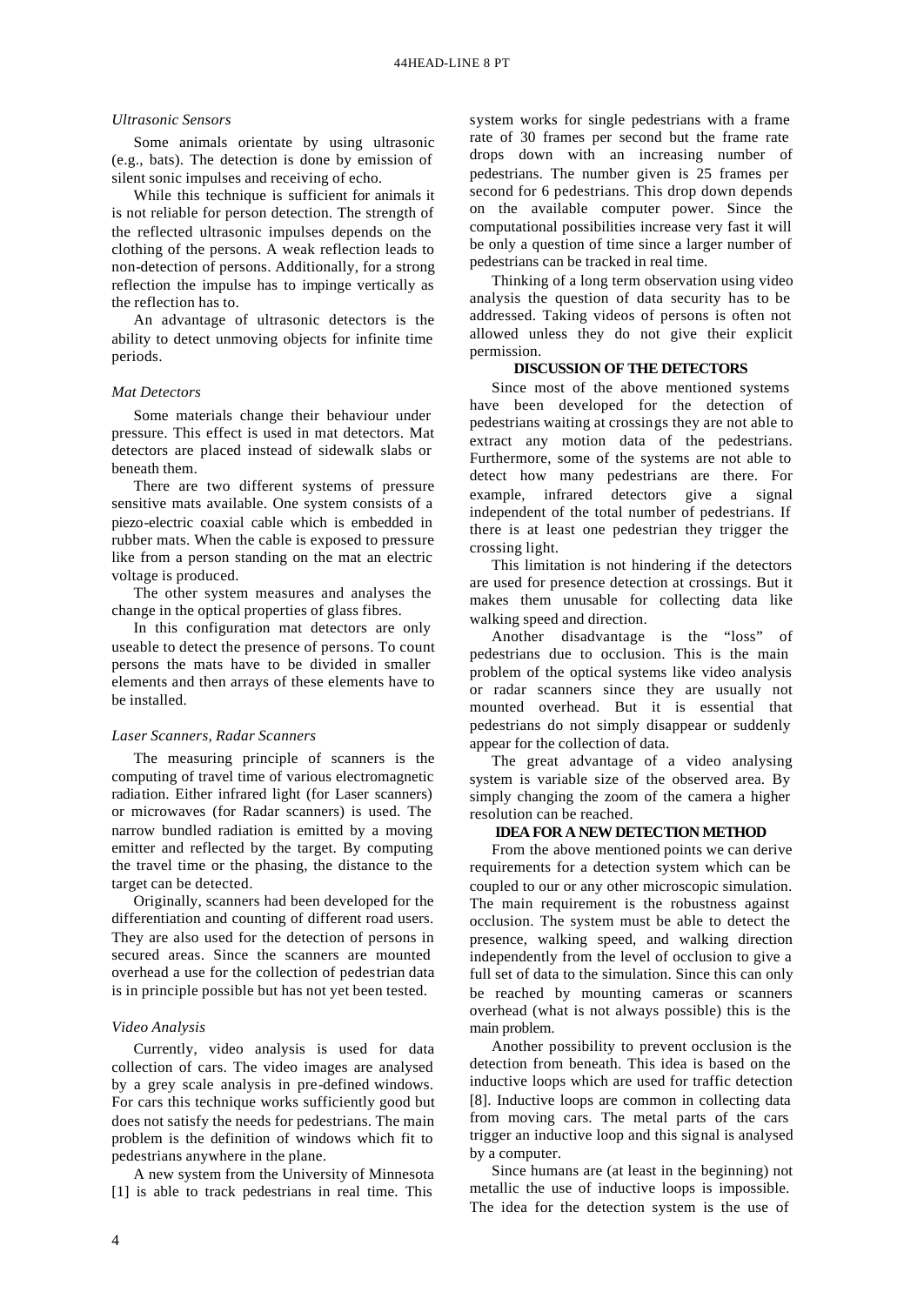footprints of the walking pedestrians on the above mentioned pressure sensitive mats (figure 3).

In the current configuration the mats are only able to give a signal when something exerts a pressure on the mat. A spatial resolution is not given. But by dividing a mat in small quadratic elements of 10cm by 10cm it would be possible to detect where a footprint is made. By measuring the distance of the footprint from the edges of the array it is possible to predict where a person enters the array. From the shape and orientation of the footprint a prediction for the walking direction can be made (see figure 3).

|  |  |  | $\mathcal{L}^{\mathcal{A}}(\mathcal{A})=\mathcal{L}^{\mathcal{A}}(\mathcal{A})$ |
|--|--|--|---------------------------------------------------------------------------------|

*Figure 3: A possible situation on a spanned mat detector. The footprints (black) trigger the underlying elements (grey). Because of the closeness to the left edge of the array the next footprint is estimated near the right edge.*

The analysis of the position and orientation of the first footprint starts the system to wait for the second footprint in walking direction. From the temporal and spatial distance between the footprints the walking speed and direction can be computed. By counting the footprints the number of pedestrians can be obtained to get the density on the detector.

It will have to be shown that this approach is feasible. However, up to now we do not know of any facts that make this generally impossible.

#### *Details*

To explain the above mentioned mat array approach in more detail we now give an explanation of the assumptions made.

To find a good balance between costs and benefits we estimate that a size of 10cm by 10cm for the elements is sufficient. A better spatial resolution would be given with smaller elements but the increase in elements (half the size means four times the number) will possibly slow down the data extraction.

From this starting point we can derive the other requirements like detection speed. The estimated mean velocity of the detected persons is about 1.3m/s and the step length is about 0.6m/s (see [3]). This means that the time delay between the first and the second footprint is about 0.5s. When we require a measured accuracy of 0.1m/s for the velocity and (due to the cell size) take a variation of 0.1m for the step length, the upper limit for the deviation in the time measurement is 0.08s.

The total length of a mat array must not be less than 2m. This is because of the required direction

detection. To decide where the first footprint is made we need the first footprint to be made near one edge of the array. With a length of 2m the first footprint is in any case made closer to one edge than to the other.

The width of the mat can vary depending on how many persons should be able to walk side by side. The lower limit for the width is the width of one person, e.g., about 0.5m.

Every single element is then connected to a computer which is triggered by the first footprint. The orientation of the activated elements determine in which direction the next footprint is estimated and the time measurement starts. When the second footprint activates the underlying elements the time measurement is stopped. From the distance between the activated elements the step length is calculated and together with the measured time the velocity can be computed.

This has, of course, not to be done online, but the data can be recorded and stored and analysed later on.

#### **COUPLING TO THE SIMULATION**

The collected data are fed into the simulation as the initial entrance rate and velocity in the simulated area. This area can be all kind of route network. From that source the simulated pedestrians spread over the network and walk through it according to the algorithm mentioned above. At some points within the network additional detectors can be attached to adapt the simulated amount, velocity, and direction of persons to reality. This makes a complete surveillance of the area unnecessary while the simulation fills the gaps where no surveillance can be done. Additionally is it possible to get data on the occupation of unmonitored areas. A similar system is applied successfully to city [16] and highway traffic [17].

Furthermore, a prediction of jammed areas would be possible because of the high simu lation speed. This enables for the specific positioning of staff to resolve such congestions. Especially in the case of protected areas it is necessary to prevent such congestions as people are impatient. If they have to wait at a waypoint (e.g., a bottleneck on a way) they will soon try to shortcut trough the woods. To prevent this, a staff member can be positioned there to hinder the pedestrians in taking a shortcut and to speed up the other pedestrians in the bottleneck. This increases the effectiveness of the staff.

This coupling of empirical data and micro simulations is done with great success for highway networks in Germany ([4,5] and references therein).

#### **CONCLUSION AND OUTLOOK**

The presented concept for a coupled system of detectors and a microscopic simulation offers a wide range of possible applications. Not only in the field of data collection an automatic detection system would provide great benefits but also in the field of simulation and prediction of pedestrian